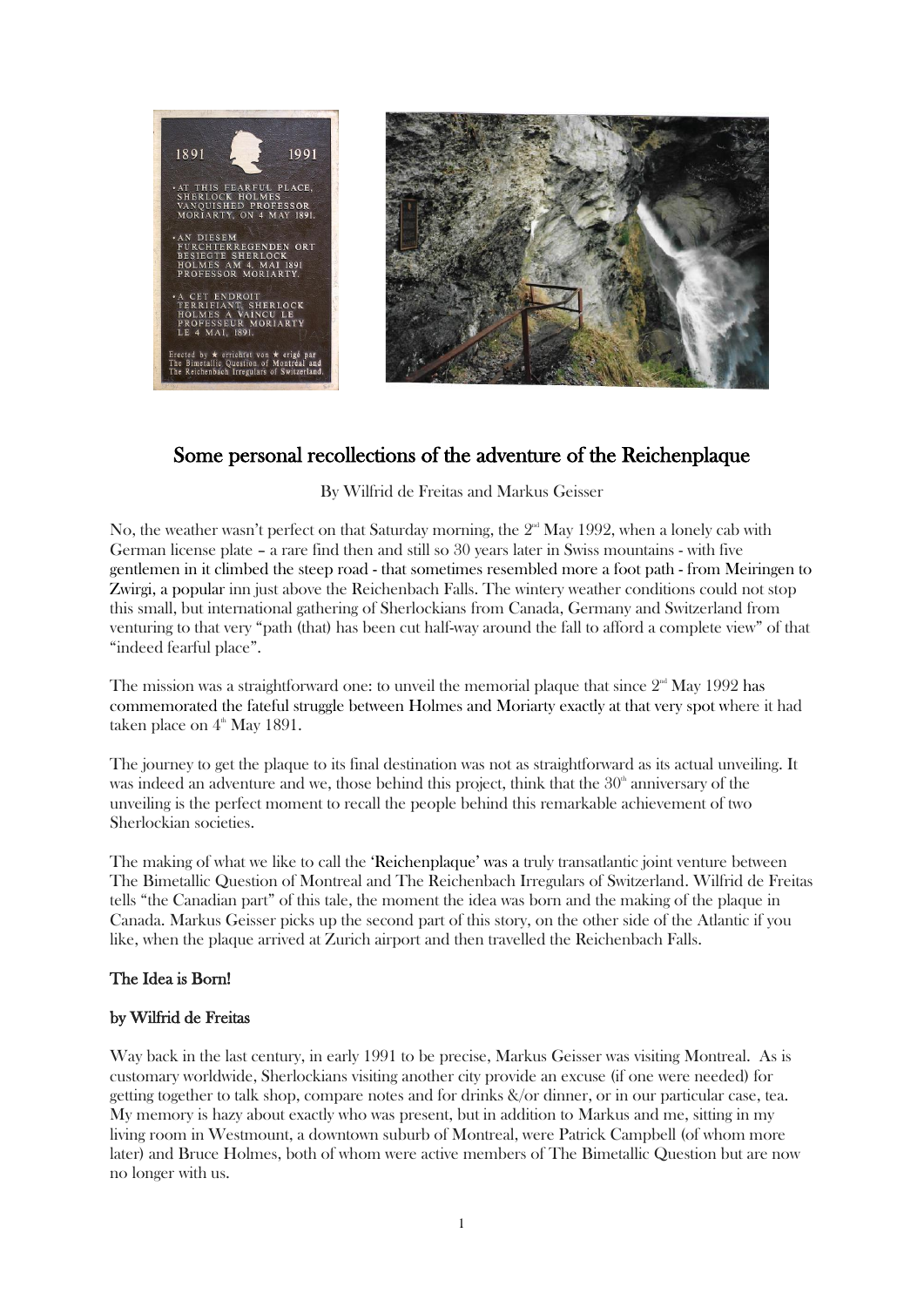I was telling them the story of my visit to the Reichenbach Falls in the late 1980s. I'd decided to make the pilgrimage to the actual spot and was disappointed to find, instead of a commemorative marker, a large, plain, white-painted metal star driven into the cliff face, without any sort of indication of its significance. While standing there, images from *The Final Problem* coursing through my fertile imagination, there was a series of almighty roars and rumblings which I swear – please allow some poetic licence here – I could feel in the ground beneath my feet. My immediate reaction was that these were the initial sounds of an earthquake and that the steep mountainside surrounding the cliff ledge was about to start a landslide.

Now I've never been accused of being in the slightest way athletic, but I challenge anyone who claims they could have run down the mountainside as quickly as I did, at the same time looking over my shoulder for a fast-approaching rockslide. Now completely out of breath, I reached the inn at the base of the mountain where everyone was calmly enjoying their refreshment. Once I'd regained my composure, I casually ordered a beer and enquired what was that loud noise only to be told, in English, that it was the sonic boom of the Swiss Airforce jets hurtling through the valley (in which Meiringen is situated), going through its exercises of breaking the sound barrier. Hmm … 'nuff said.

But I digress … back in my living room in spring 1991 the subject arose of installing a proper brass plaque in the cliff face, explaining the significance of the spot. 1991 was the year of the centenary of The Final Problem and the Reichenbach Falls must have been on all our minds. Markus says it was my idea, but I just don't remember. All of a sudden, we were collectively gripped with the plan to remedy this appalling oversight.

Incidentally, for those who think we're carrying things a little too far, I would draw your attention to the 1928 Baedeker guide for Switzerland. In the section on Meiringen, the following sentence appears: "It will be remembered that Sherlock Holmes disappeared at the Reichenbach Falls." Since Baedeker is renowned for its accuracy, who are we to question this.<sup>1</sup> It should also be noted that back in 1957 The Norwegian Explorers of Minnesota had installed a commemorative plaque at the base station of the funicular which ran up the opposite side of the Falls, but we felt something ought to be done at the actual spot.<sup>2</sup>

Now, where would one go to commission a brass plaque? My immediate thought was the local cemetery. They're used to having such plaques made and, indeed, they gave us a couple of company names and we chose a specialist company in Milton, Ontario. In consultation with Markus and The Reichenbach Irregulars, we came up with a suitable wording, in three languages, English, German and French.

In due course the plaque was ready, but it was (and probably still is) extremely heavy, so how were we to get it over to Switzerland. As you probably know, the Swiss are justifiably proud of their Sherlockian connection and, when approached, Swissair were only too pleased to offer to transport the plaque to Switzerland free of charge. In due course, the plaque arrived in Switzerland and Markus and The Reichenbach Irregulars took over the Swiss part of this venture.

<sup>&</sup>lt;sup>1</sup> The earliest available source that tourists visited the location of the epic battle dates back to 1901, when a reporter of the daily called Oamaru Mail took a guide to reach the place. See also *Serious and less serious musings!*, 2021, available via the publisher Books on Demand, [Sherlock Holmes, Arthur Conan Doyle and Switzerland \(bod.de\).](https://www.bod.de/buchshop/sherlock-holmes-arthur-conan-doyle-and-switzerland-9783753461793)

<sup>2</sup> The history behind The Norwegian Explorers' plaque has similar transatlantic characteristics. Julie McKuras's essay "A Fixed Point" published in The Reichenbach Irregulars Sherlock Holmes, Arthur Conan Doyle and Switzerland – Serious and less serious musings!, 2021, offers the complete history of this amazing project. It is available via the publisher Books on Demand, [Sherlock Holmes, Arthur Conan](https://www.bod.de/buchshop/sherlock-holmes-arthur-conan-doyle-and-switzerland-9783753461793) Doyle and Switzerland (bod.de), or contact the authors: reichenbachirregulars@gmail.com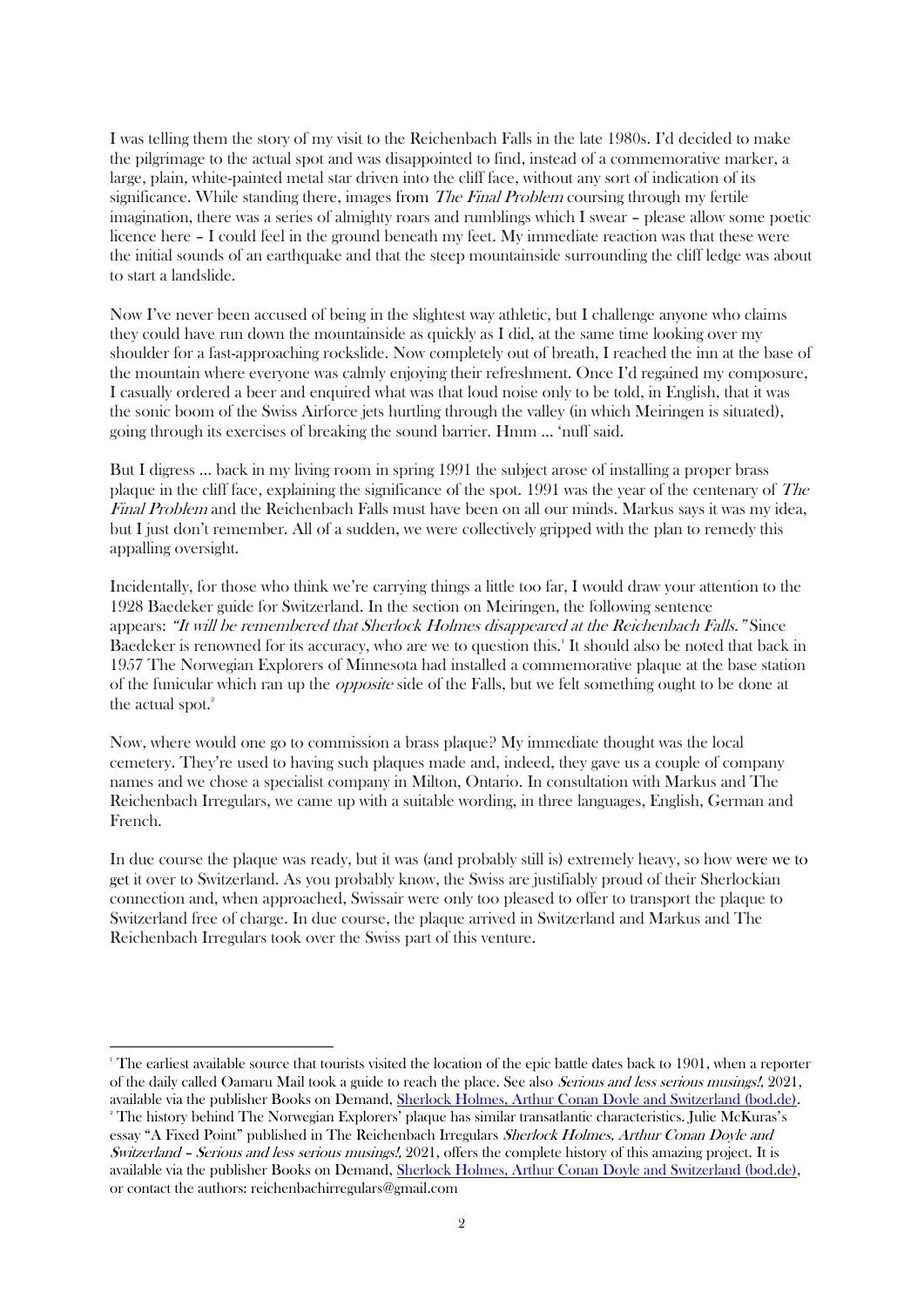## How the Reichenplaque reached the Reichenbach Falls

### by Markus Geisser

Back from Montreal in spring 1991, I mobilised the small but active circle of Reichenbach Irregulars to support this project. Their enthusiasm was overwhelming. Our task was to organise the pick-up of the plaque, obtain the necessary approval for the installation and pay for the actual fitting of the plaque. Our Society was barely two years old and it was, there is little doubt, its biggest adventure yet.

The fact that the Society's Secretary, Roland Wyss, was also the Director of Meiringen Tourism, helped a great deal to sort out the administrative approval process and get the necessary local buy-in. By  $5^{\text{th}}$  June 1991, a little over two months after we had plotted the idea for the Reichenplaque in Wilfrid's sitting room in Montreal, the Community of Schattenhalb, under whose jurisdiction the Reichenbach Falls actually comes, gave their consent. I suppose there are not many planning permissions in Switzerland that have been given in such record time.

As the actual plot is privately owned, then by Adolf Mätzener, from the nearby tiny hamlet of Schwendi, we also needed his consent. Which we received together with the letter from the Community of Schattenhalb. Both parties simply requested that they "assume that the local conditions are taken into account when choosing the size, material and colour of the plaque." On  $23<sup>rd</sup>$  October 1991, the Community of Schattenhalb and the owner Adolf Mätzener accepted the proposal for the design and wording of the plaque submitted by The Bimetallic Question and The Reichenbach Irregulars.

In February 1992, the plaque was ready to be shipped from Montreal to Zurich by Swissair. The Community of Schattenhalb requested the Swiss customs authorities, in a letter dated  $12<sup>th</sup>$  February 1992, to keep any customs fees as low as possible, explaining that this memorial plaque is a "cultural asset that is going to be open to the public" to "commemorate the famous Sherlock Holmes".



In March, on a short leave from my compulsory military service, I drove to Zurich airport, picked up the heavy parcel containing the Reichenplaque and brought it back to my home at Lake Constance. I don't want to get too carried away, but when unwrapping the parcel, it felt a bit like opening the Agra treasure! Several days later, I made my way to Meiringen where I met with our Society's secretary Roland Wyss. We both ascended to the final destination of the Reichenplaque at the Reichenbach Falls, accompanied by the owner of a local

construction firm, who was contracted to install the plaque.

It needed to resist permanent dampness. Snow. Rain. Heat. And, probably most importantly, it needed to be protected from souvenir hunters; we Sherlockians know our weaknesses when we are determined to "just fill that gap on that second shelf" … Solid concrete and four 12-inch bolts should make this possible, or rather, impossible!

The last chapter of this remarkable story was the unveiling on  $2<sup>nd</sup>$  May 1992. As Wilfrid points out, "our indefatigable Patrick Campbell decided to fly over and be the Bimetallic Question representative there on the day. He brought back many photographs of the event, as well as two miniature bottles of Reichenbach Falls water, both carefully sealed and tagged, one of which was later awarded to the winner of one of our bimonthly meeting quizzes."